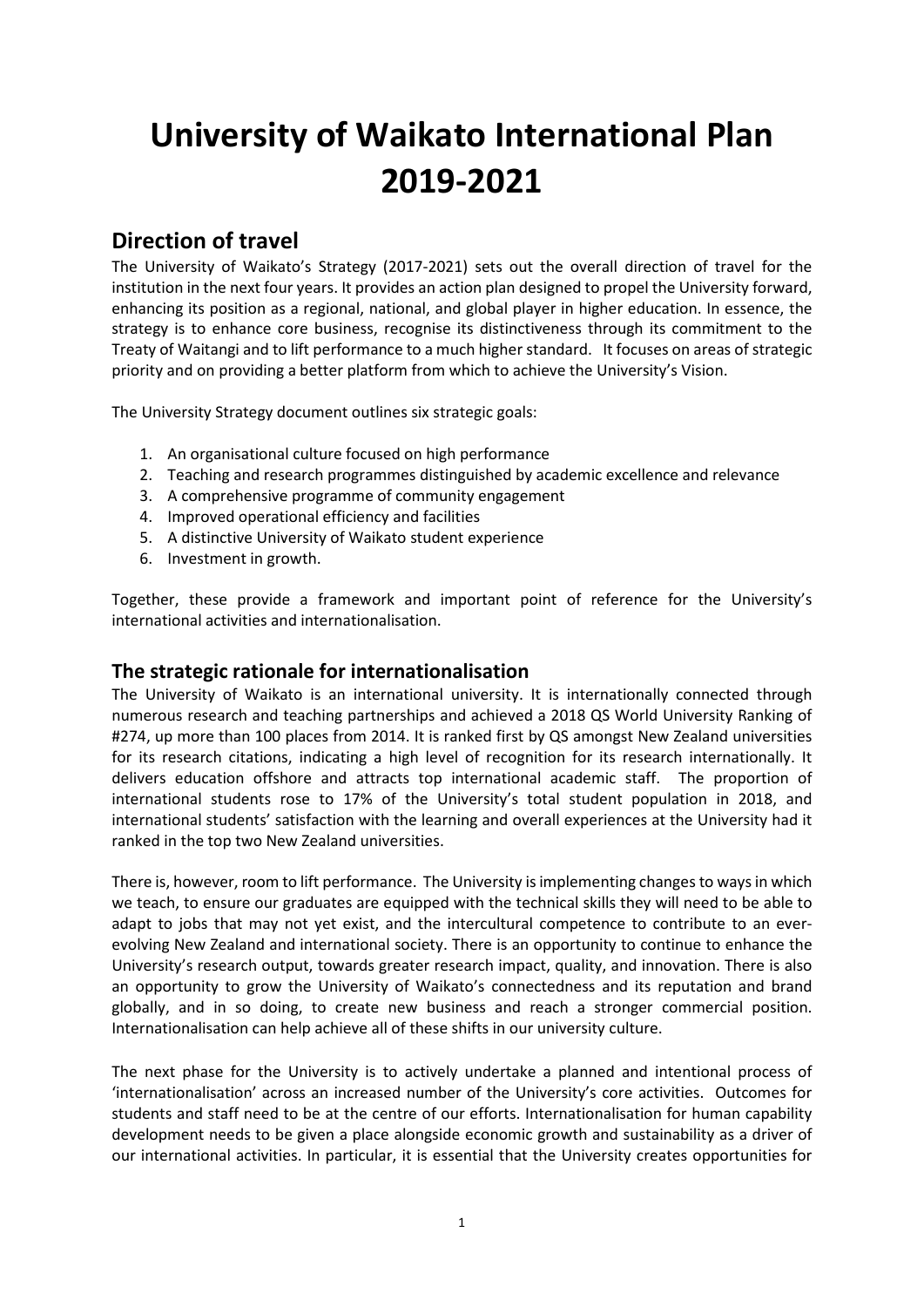students to develop the cultural competence to be respectful, confident and successful in diverse local and global contexts, as defined in our fourth Graduate Attribute.

### **Graduate Attribute 4** is defined as:

The ability to communicate effectively in culturally and linguistically diverse contexts, the ability to integrate Māori and indigenous perspectives in the contexts of disciplinary knowledges, and the ability to grasp and apply disciplinary knowledges from within local and global perspectives.

## Our vision of an internationalised Waikato

Over the next 20 years, the University will build an international reputation for being future- focussed and continually driving for improvement.

It will be known globally for:

- innovativeness and impact of its research internationally, maintaining a high performance across all of our research areas
- internationalised and future-focused curriculum, where there is an emphasis on all students developing intercultural and global competence as 'business as usual'
- culturally-supportive student experience
- collaborative and targeted approach to international partnerships
- commitment to flexible modes of delivery including online and offshore delivery to meet the changing needs of our students
- international connections including those with governments, media, and international alumni that add value and support the advancement of the University of Waikato's global position
- being ranked amongst the best universities in the world, demonstrated through a top 200 position on the world league tables.

Crucially, the University of Waikato will be known for prioritising not only the student experience in the present, but students' potential for their futures. It will provide students with the global competencies and international perspectives they need to succeed in jobs in an increasingly competitive global environment to make a positive contribution to society.

Preparing our students for their futures includes developing their intercultural competencies and international employment potential 'at home', not just offshore. The University of Waikato and wider New Zealand environment already offers rich opportunities to learn about other cultures and develop the skills needed to navigate linguistic and cultural difference. Many of the University's students already identify with and are competent in more than one culture. The University of Waikato also stands apart from other institutions by emphasising learning about New Zealand's tangata whenua and te ao Māori.

# **The next three years**

This International Plan outlines a set of internationalisation goals and key actions for progress towards the University's long-term vision.

The Plan is a result of consultation and discussion across the University about internationalisation, which cuts across every level of the University's core activities. It is the International Plan of the University of Waikato, and has been shaped by feedback from senior management, Faculties and students.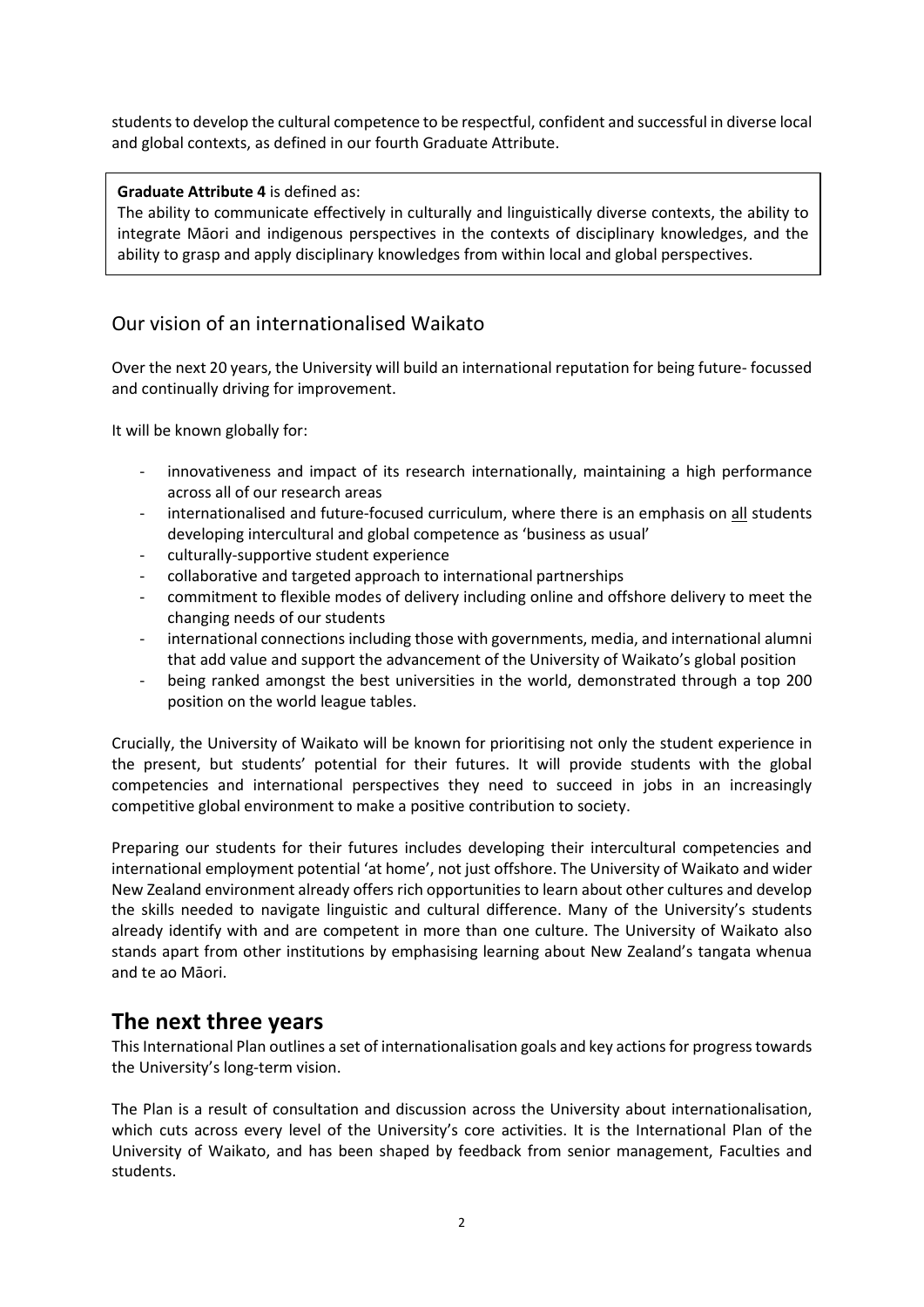The Plan aligns to the University strategy and associated plans, including the Academic Plan, Māori Advancement Plan, Pacific Plan and Research Plan. It provides divisions/faculties with a framework and actions that can be selected and adapted to fit specific needs.

# **Ownership**

Making the goals a reality will rely on key actions being owned and undertaken across the University including but not limited to the DVC Academic, DVC Research and the DVC Māori, with coordination by the Director, International, and overall leadership from the Senior Deputy Vice Chancellor. The goals and actions have been developed to ensure they are extensions of the University plans, in particular the Academic and Research Plans.

# **What are the key goals?**

Specifically, by 2021, the University of Waikato will have:

- 1. Advanced the internationalisation of the curriculum and provided opportunities to enable all students to develop intercultural and global competencies
- 2. Increased the proportion and diversity of international students studying a wide range of disciplines across University of Waikato campuses
- 3. Provided international students with an experience which is immersive in New Zealand culture and distinct to the University of Waikato and ensured students have access to an integrated and comprehensive support network.
- 4. Created a supportive and enabling environment that encourages more academic staff to engage in and generate enhanced international research outputs and impact
- 5. Developed a strategic portfolio of international partnerships and connections to bring more tangible outputs that meet the needs of divisions/faculties and the University, covering all core business areas of the University
- 6. Expanded our portfolio of flexible modes of delivery including delivery of our programmes offshore through high quality partnerships.

Fundamental to the success of these goals is the need to engage, support, and empower University of Waikato staff, students, university partners, alumni, employers, government partners, research agencies, and other key individuals and groups that will enable the University to continue to be a successful university with a demonstrated global reputation.

# **How will success be measured?**

Under each of the six internationalisation goals, several key 'priority actions' have been identified for the period to 2021. Under each set of actions, a group of success measures are outlined. These have been developed following consideration of the current state, and are intended to be ambitious while being achievable. Appendix one provides details of the relevant baseline data, though note that in many cases baseline data is not available and will need to be collected over the duration of the plan.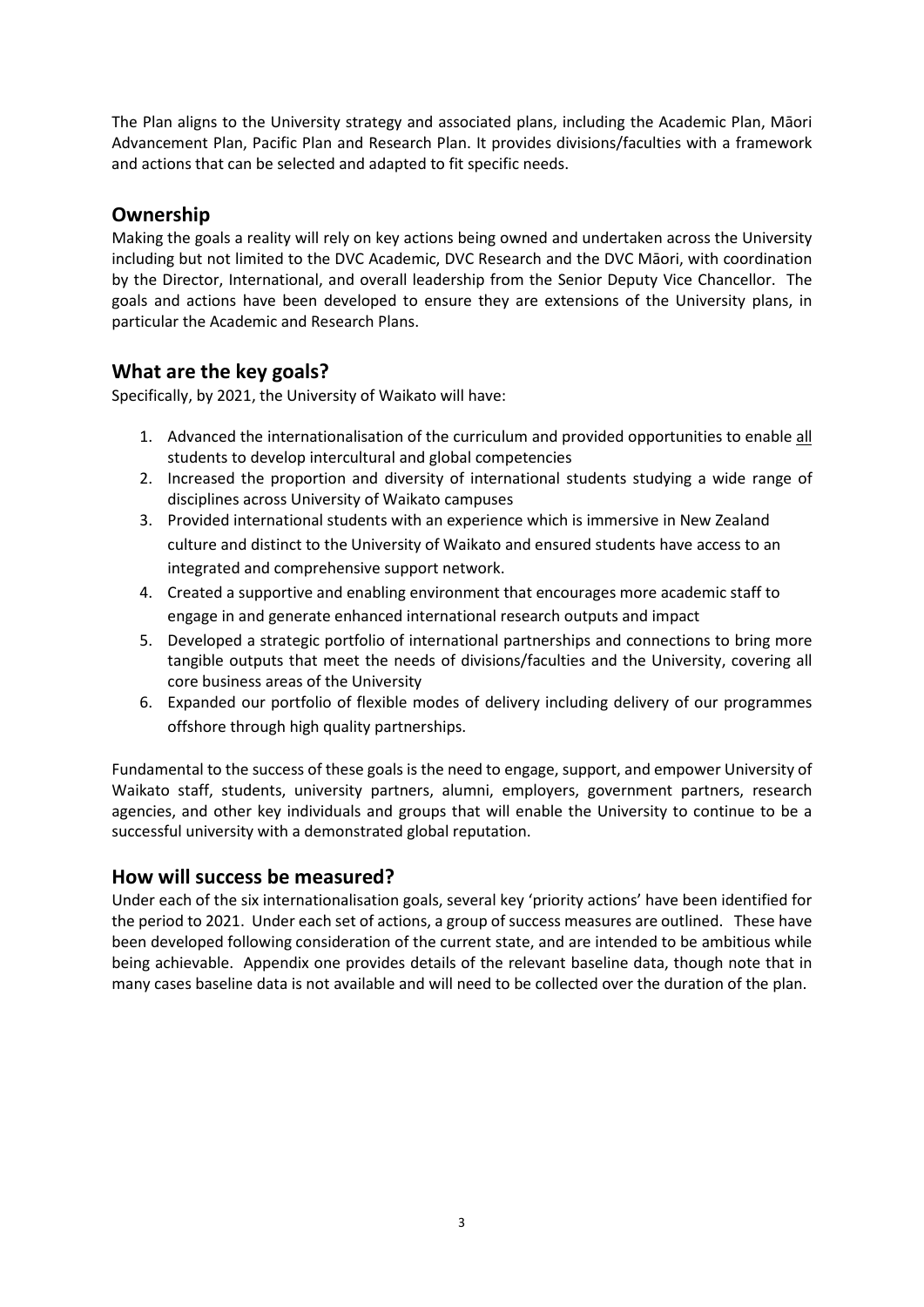Advance the internationalisation of the curriculum and provide opportunities to enable all students to develop intercultural and global competencies

Our graduates will find themselves competing in an employment market with international graduates who are multilingual and have diverse cultural backgrounds, competencies, and experiences. Graduates with limited experiences and understanding of cultures other than their own, who lack sufficient linguistic and cultural competence for interacting with those cultures, may struggle to make meaningful contributions to the world of work and to society as a whole. Our graduates will need the ability to be productive in multicultural teams and in diverse geographical contexts. Internationally, global competencies are an expected component of graduate capability. The University of Waikato can already boast one of the most culturally diverse student populations amongst New Zealand universities, owing to the diversity of the local population and number of international students. International students, in particular, bring opportunities for other students to observe and experience different ways of thinking, interacting and learning. With carefully designed and structured classroom and learning activities, there is the potential for all students to benefit and build skills for the future. In this International Plan, the University will focus on developing students' confidence within multicultural settings in New Zealand, respect for diversity of cultural perspectives, and the ability to evaluate approaches and solutions that take account of different perspectives.

### *Priority actions for the next three years*

- 1. Refine Graduate Attribute 4 by defining a set of global competencies that can be embedded in the curriculum and develop a process and support structure for their implementation and measurement over time.
- 2. Develop a professional learning plan and suite of resources to provide staff with opportunities to share good practice on teaching culturally-diverse students.
- 3. Develop a comprehensive framework which aligns with the curriculum to encourage more students, including our Māori and Pacific students, to undertake an international experience (e.g. student exchange, short study tour, international internship, volunteering abroad experience, international conference attendance) that is appropriate for their level of study and is part of their degree.
- 4. All students at the University of Waikato have the opportunity to develop their global competency skills at home or overseas.

#### *Success measures*

- 1. Graduate Attribute 4 has been embedded in the learning outcomes of programmes.
- 2. 15% of students undertaking an international experience as part of their degree (undergraduate and taught postgraduate).
- 3. A greater number of Māori and Pasifika students are undertaking an international experience as part of their degree.
- 4. A web-based resource containing materials for academic staff on building global competencies into the curriculum has been developed and these resources have been adopted and used in the curriculum.
- 5. Academic staff have the opportunity to participate in organised activities, training and qualifications related to developing culturally-responsive pedagogy and learning activities to enhance global competency and the student experience.
- 6. All undergraduate students have undertaken a 15-point paper on 'cultural perspectives' within the context of their chosen discipline and, where relevant, have opportunities to take other culture-and/or language-related papers within the framework of their programme.

*Key stakeholders:* DVC Academic; DVC Māori; PVC Teaching and Learning; Centre for Tertiary Teaching and Learning; Faculties; International Office; Students*.*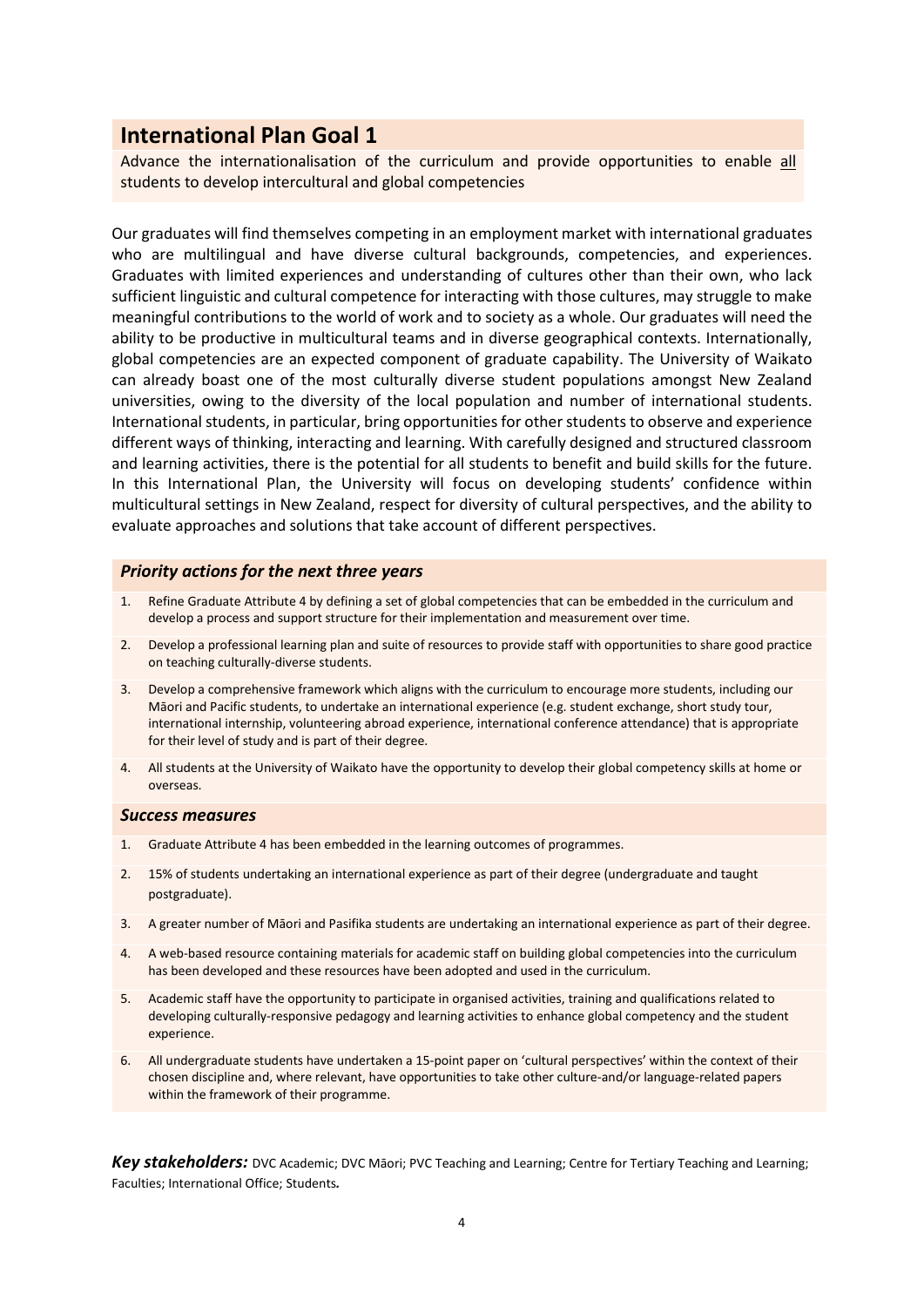Increase the proportion and diversity of international students studying across University of Waikato campuses

International students bring many benefits to the University, its students, and staff. These include raising awareness of cultural diversity and bringing new ideas into the classroom from outside New Zealand, alongside economic benefits that help to ensure the University can provide a high-quality experience and operate successfully in the global arena. Growth in international students studying at the University of Waikato is an important element of the University's strategy and plays an important role in ensuring the continued success of the University.

### *Priority actions for the next three years*

- 1. Grow the number of international students studying University of Waikato programmes by utilising different recruitment channels including agents, Government scholarship partners, and alumni referrals.
- 2. Enhance the University of Waikato's brand and impact in the market place by developing distinctive marketing collateral, with an emphasis on targeted digital communications.
- 3. Work with Faculties to develop new programmes, particularly postgraduate taught programmes that build on our strengths and take account of international student demand.
- 4. Redefine and better promote the University's pathway offerings to provide better support and access to a greater number of international students.
- 5. Develop and launch a comprehensive and strategic recruitment plan to support the University of Waikato's new campus in Tauranga.
- 6. Refine the existing incentive programmes (fee discounts; international excellence scholarships; top up stipends; partner discounts etc.) for international students to ensure it supports the University's growth strategy.

### *Success measures*

- 1. International students make up 17% of the total student population studying University of Waikato programmes across all campuses.
- 2. Increase in the number of students in our programmes from a more diverse range of countries.
- 3. Increase in the number of international postgraduate taught students in University of Waikato programmes by 20%.
- 4. A greater number of international students studying University of Waikato degrees through a wider range of formal pathway programmes both in New Zealand and offshore.

*Key stakeholders:* DVC Academic; School of Graduate Research; Waikato Pathways College; Off-shore partners; Divisions/Faculties; International Office; Academic Office; Centre for Tertiary Teaching and Learning.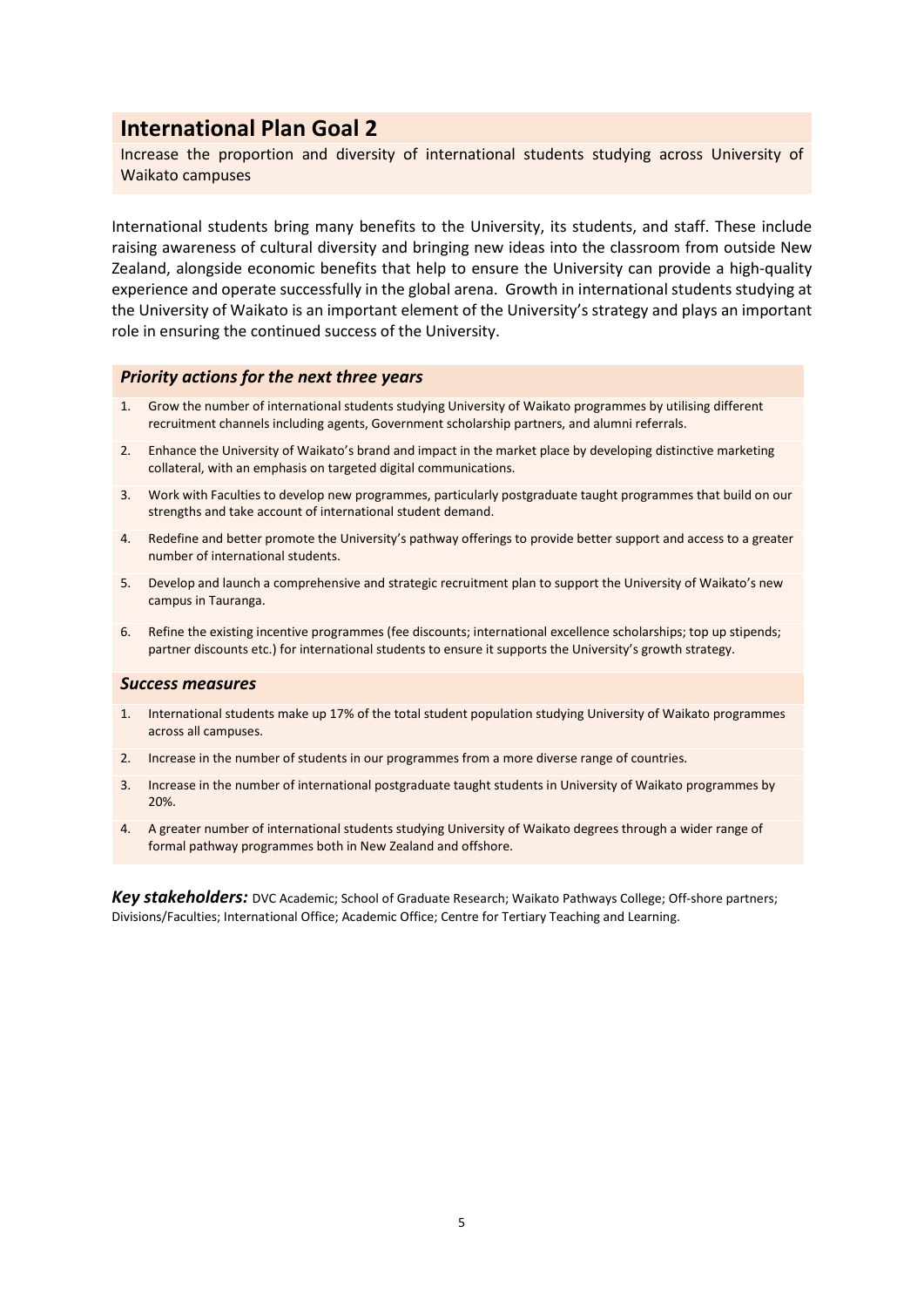Provide international students with an immersive New Zealand cultural experience distinct to the University of Waikato. Provide an integrated and comprehensive support network to enable their success while studying at University of Waikato campuses

Ensuring our international students have a positive, supportive and memorable experience, living and learning in a bicultural and multicultural environment, provides significant benefits to the University. It builds on the overarching goal of providing a distinctive University of Waikato student experience, preparing students with the skills and attributes to be successful and providing them with the cultural capability to be ambassadors for the University of Waikato and for New Zealand in their interactions with their home communities and countries.

Students who have appropriate support and who feel engaged with the University and local community are much more likely to have a positive experience and to complete their studies, as well as recommend the University to others. The student experience encompasses engagement with learning, as well as social interaction and opportunities to become involved in the wider Hamilton, Tauranga and New Zealand communities.

International students identified the following as important factors in their experience at University:

- The friendliness and accessibility of lecturers and supervisors.
- The ability to integrate with other students and the community.
- The quality and affordability of their accommodation.
- Safety on campus and in the community.
- Their awareness of support services e.g. academic, English language, and pastoral support.

### *Priority actions for the next three years*

- 1. Develop a coordinated approach between academic learning development and student support to ensure that international students who would benefit from additional support are identified early and appropriate interventions are provided.
- 2. Increase opportunities for international students to engage in activities that aim to ensure they are welcomed, valued and socially connected to the country and the Bay of Plenty or Waikato region.
- 3. Develop a programme of activities and engagement for international students that is embedded into their experience from the point of arrival to successful completion of their degree and that introduces them to aspects of te ao Māori, including but not limited to te reo and tikanga Māori.
- 4. Enhance the accommodation, facilities, and social activities available to create a more vibrant and welcoming campus.

### *Success measures*

- 1. Improved retention rates for international students.
- 2. At least 90% of students are satisfied with their overall experience at the University of Waikato as measured by the International Student Barometer, including key groups such as PhD and Pathway students.
- 3. Increased number and greater awareness of organized activities open to international students that encourage integration and greater opportunities to engage with the wider Waikato community.
- 4. Students feel connected to the University and graduate with an understanding of te ao Māori and how this contributes to a distinctive University of Waikato experience.

*Key stakeholders:* DVC Academic; DVC Māori; Divisions/Faculties; Waikato Pathways College; Pro Vice-Chancellor Teaching and Learning; School of Graduate Research; Student Services Division; External agencies e.g. DHB and Waikato Police.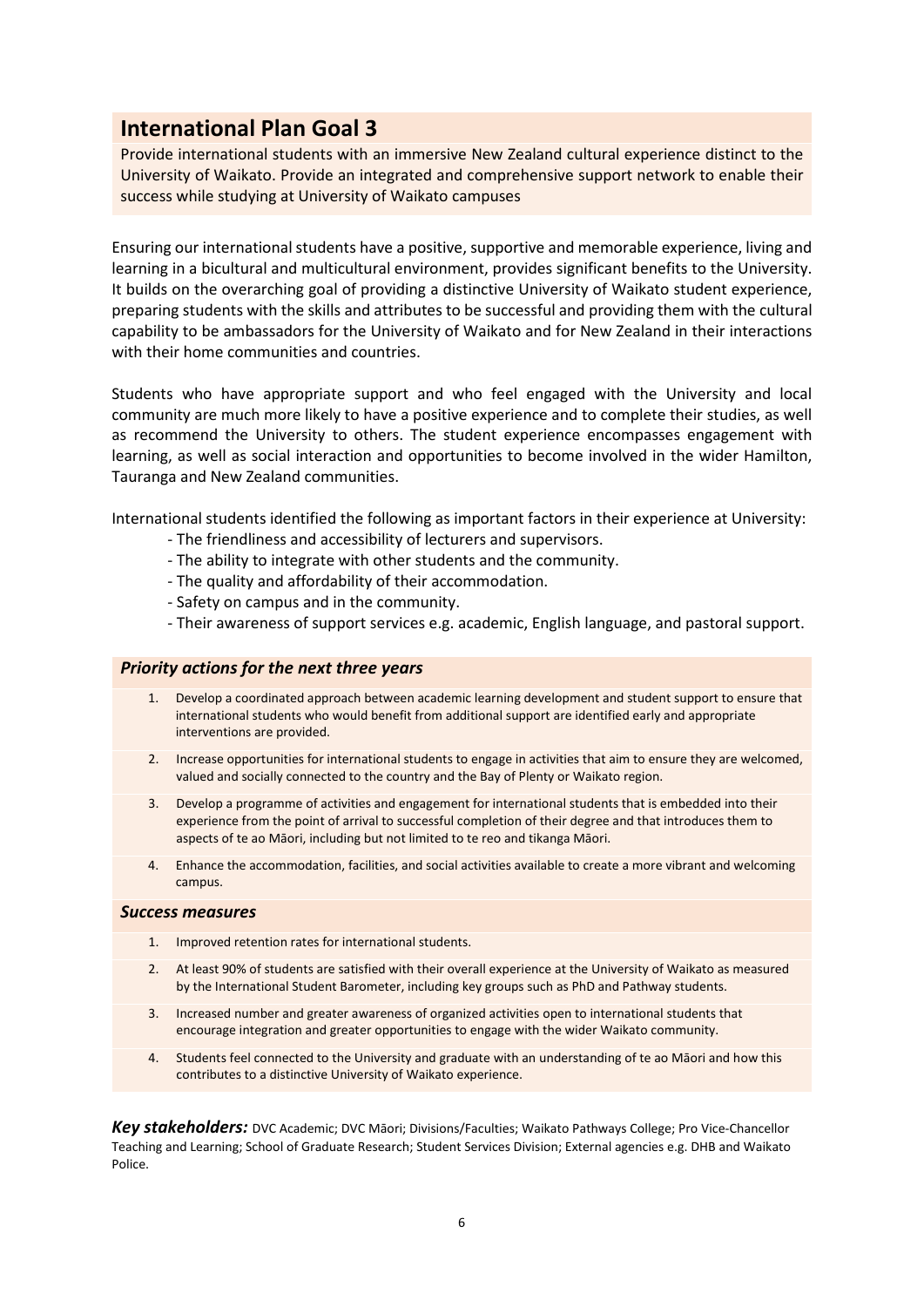Create a supportive and enabling environment that encourages more academic staff to engage in and generate enhanced international research outputs and impact

International collaboration is intrinsic to academic research. The University aspires to create an enhanced environment which supports academic staff to drive their research beyond regional and national boundaries and to engage in innovative research through international networks and collaborations.

The University is committed to supporting research-active staff and students, to create opportunities to contribute to globally-relevant research, to access greater research funding and increasing the quality and quantity of the research outcomes. The University will build capacity and capability in areas of strategic significance and invest in its research students and early-mid career researchers to ensure they receive opportunities that will best prepare them for internationally recognised academic careers. The University will continue to build its areas of national leadership, as indicated in the University strategy, whilst also enhancing and developing areas of global leadership.

### *Priority actions for the next three years*

- 1. Develop partnerships with international peer universities to provide increased opportunities for generating leading international research output and impact.
- 2. Develop a visiting scholars' programme that attracts leading international researchers to the University of Waikato and supports the University to build world leading research and impact.
- 3. Increase researcher mobility, particularly early-mid career, undertaking activities that seed and underpin new and ongoing successful international research collaboration that demonstrates direct benefit to the University of Waikato's research plan.
- 4. Increase opportunities to promote and showcase University of Waikato researchers and research internationally.
- 5. Increase the amount of research income obtained from international sources.
- 6. Increase the number and improve the quality of international PhD students studying at the University of Waikato

#### *Success measures*

- 1. Increased number of citations/research papers/publications co- or multi-authored with an international collaborator.
- 2. Increased research income coming from international sources, or sources that support international collaboration e.g. Catalyst Fund.
- 3. Developed three University level strategic partnerships with peer institutions that span multiple disciplines and activities.
- 4. Increased international media coverage of University of Waikato research and/or researchers.
- 5. International visiting scholars' programme developed and launched.
- 6. Increase in the number of international PhD students completing within 4 years.

*Key stakeholders:* DVC Research; SDVC; School of Graduate Research; Research Office; Divisions/Faculties, individual researchers, International Office.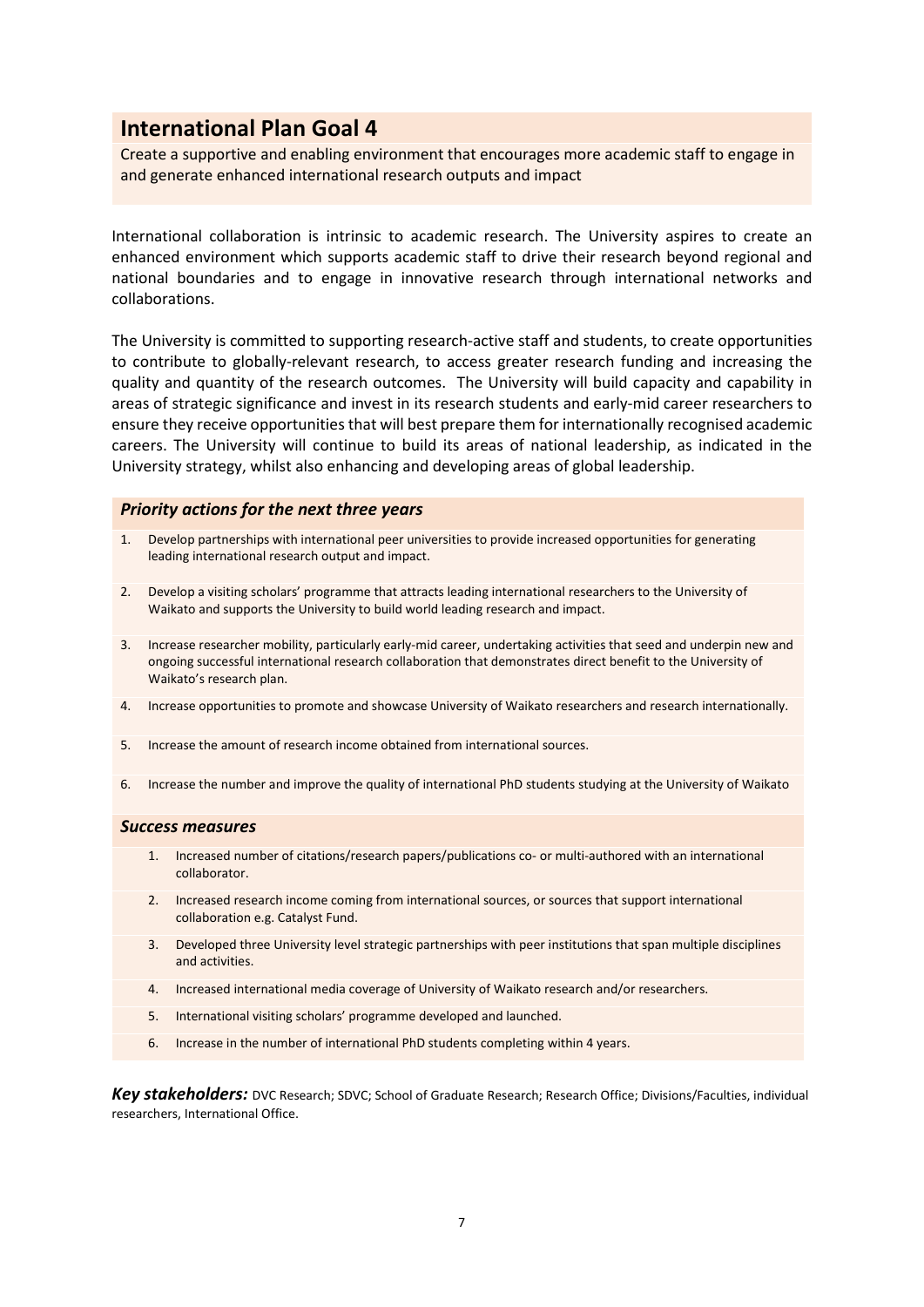Develop a strategic portfolio of international partnerships and connections to bring more tangible outputs that meet the needs of divisions/faculties and the University

Creating international connections and partnerships are an important element of the University of Waikato's internationalisation strategy. Partnerships need to be sustainable and have clear benefits for both parties. The benefits do not necessarily need to be the same on both sides, but when considering new partnerships and maintaining existing ones, we need to be able to identify the importance and value of that partnership to the University.

The University of Waikato currently has over 200 institutional agreements. Many are inactive and not providing the value or outcomes required to meet our needs in research, teaching, student mobility, and/or capacity building. We need to focus our efforts on building a strategic portfolio of partnerships that will bring tangible long-term benefits to the University and to its staff and students.

Similarly, building appropriate international connections that include alumni, government agencies, media, and industry will help to build an international network of people willing to support the University of Waikato and ensure our brand and the unique values that we stand for are shared globally. This will reinforce the message that the University is an internationally respected institution known for the high quality of its teaching, the global impact of its research, and the employability of its graduates.

### *Priority actions for the next three years*

- 1. Undertake a review of the University of Waikato's partnerships portfolio and develop a framework to support international strategic partnerships.
- 2. Develop an online resource for University staff to support strategic partnership development.
- 3. Identify a small set of strategic university-to-university partnerships that will be high-performing and mutually beneficial, to support research, teaching, reputation building, and staff and student mobility (aligned with Goal 4 and Goal 1).
- 4. Develop a comprehensive international alumni plan that encourages greater engagement and support for the University.
- 5. Build a network of international connections across governments, media, and industry in key countries around the world.

### *Success measures*

- 1. A clear, structured but adaptable international partnerships plan developed to provide a framework for the University/faculties/institutes to operate within.
- 2. An international partnerships development and management toolkit for staff developed, published, and used by staff.
- 3. A small set of strategic university-to-university partnerships established and producing tangible outputs in the area of research, teaching, and staff/student mobility that contribute to the University of Waikato's international standing.
- 4. An increased number of University of Waikato international alumni are actively engaged in University activities on- and offshore.
- 5. An increased number of active collaborations and agreements with external international organisations.

*Key stakeholders:* SDVC; DVC Research; DVC Academic; DVC Māori; Divisions/Faculties; International Office.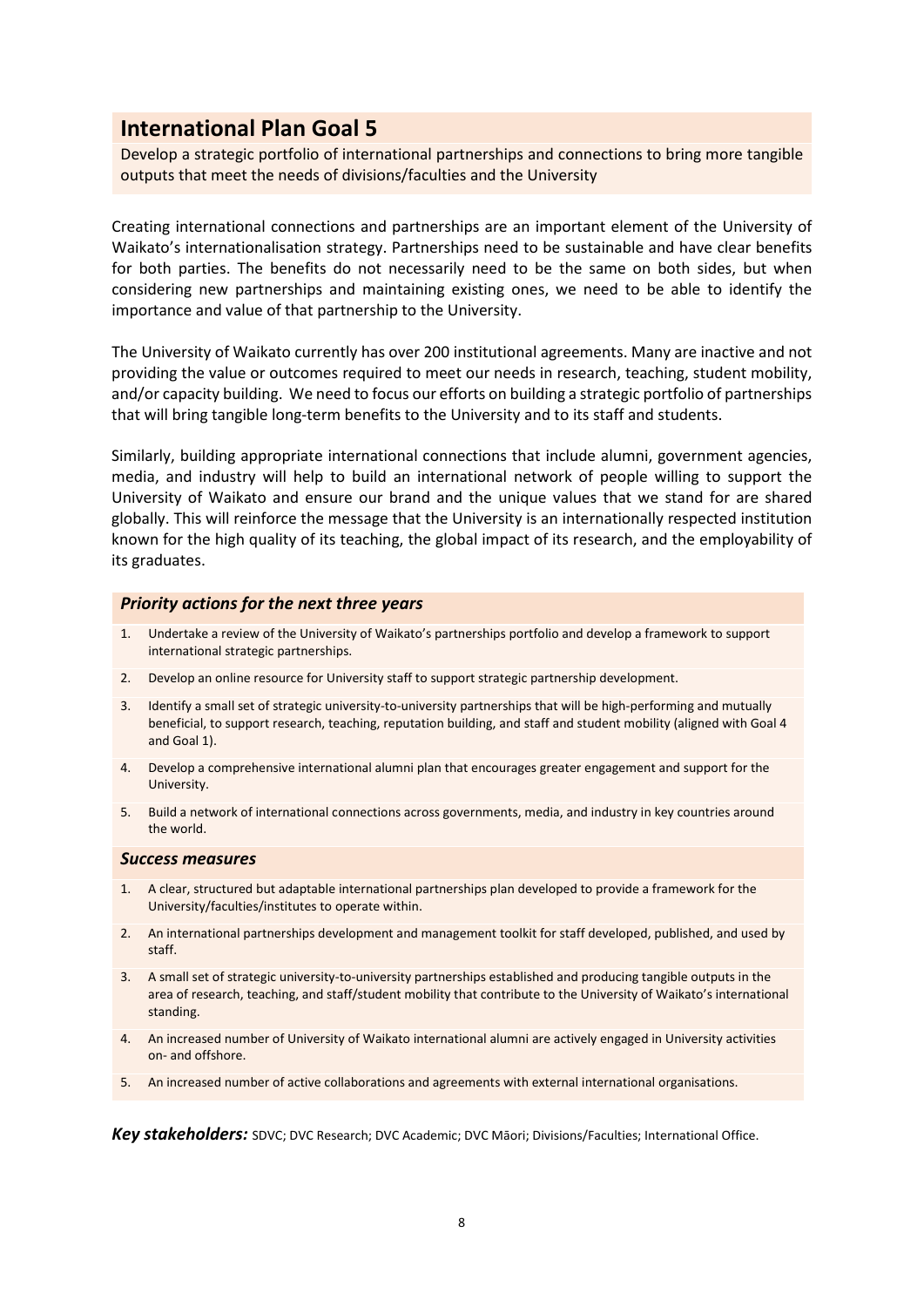Expand our portfolio of flexible modes of delivery including delivery of our programmes offshore through high quality partnerships

Multi-modal delivery is not a new concept for the University. However, there is a need to expand this further in order to stay ahead of the curve and to continue to enhance the University's international reputation and increase the number and diversity of students studying University of Waikato programmes. The University has an opportunity to lead the way in this area. As the first New Zealand university to deliver fully accredited degree programmes in China, the University is well-positioned to further develop this model as well as other innovative collaborations, such as joint PhDs with strategic partners in other countries. This coupled with an increase of programmes delivered online and a wider number of pathway programmes will set the University of Waikato apart from its competitors and position it well for the future.

### *Priority actions for the next three years*

- 1. Launch and successfully graduate the first cohort of students studying at the University of Waikato's Joint Institute at Zhejiang University City College (ZUCC) in China.
- 2. Embed the University's existing transnational education programmes (ZUCC, SISU, HEBUST) into business as usual and explore opportunities to widen the collaboration across multiple activities and disciplines.
- 3. Increase the number of students transferring to University of Waikato programmes through guaranteed credit arrangements with partners in Asia, including but not limited to China, Vietnam, India and Malaysia.
- 4. Explore and develop at least one new offshore delivery project in Asia involving multiple disciplines.
- 5. Develop a comprehensive support framework to assist faculties in the assessment, development and execution of pathway and offshore delivery projects.
- 6. Explore and further develop opportunities for international students to undertake their University of Waikato degree either fully online or through blended learning using FutureLearn as a delivery platform.

### *Success measures*

- 1. Zhejiang University City College, Shanghai International Studies University and Hebei University of Science and Technology continue to deliver benefits to the University and are successfully embedded into business as usual practice.
- 2. At least one new substantial offshore delivery project identified in Asia.
- 3. A comprehensive support portal to assist faculties in assessing, developing and executing a wider range of pathways, including delivery of programmes offshore, has been launched.
- 4. An increased number of international students coming through identified pathway programmes in New Zealand and offshore.

*Key stakeholders:* SDVC; DVC Academic; PVC Teaching and Learning; Centre for Tertiary Teaching and Learning; Academic Office; Divisions/Faculties, International Office; Waikato Pathways College; External partners.